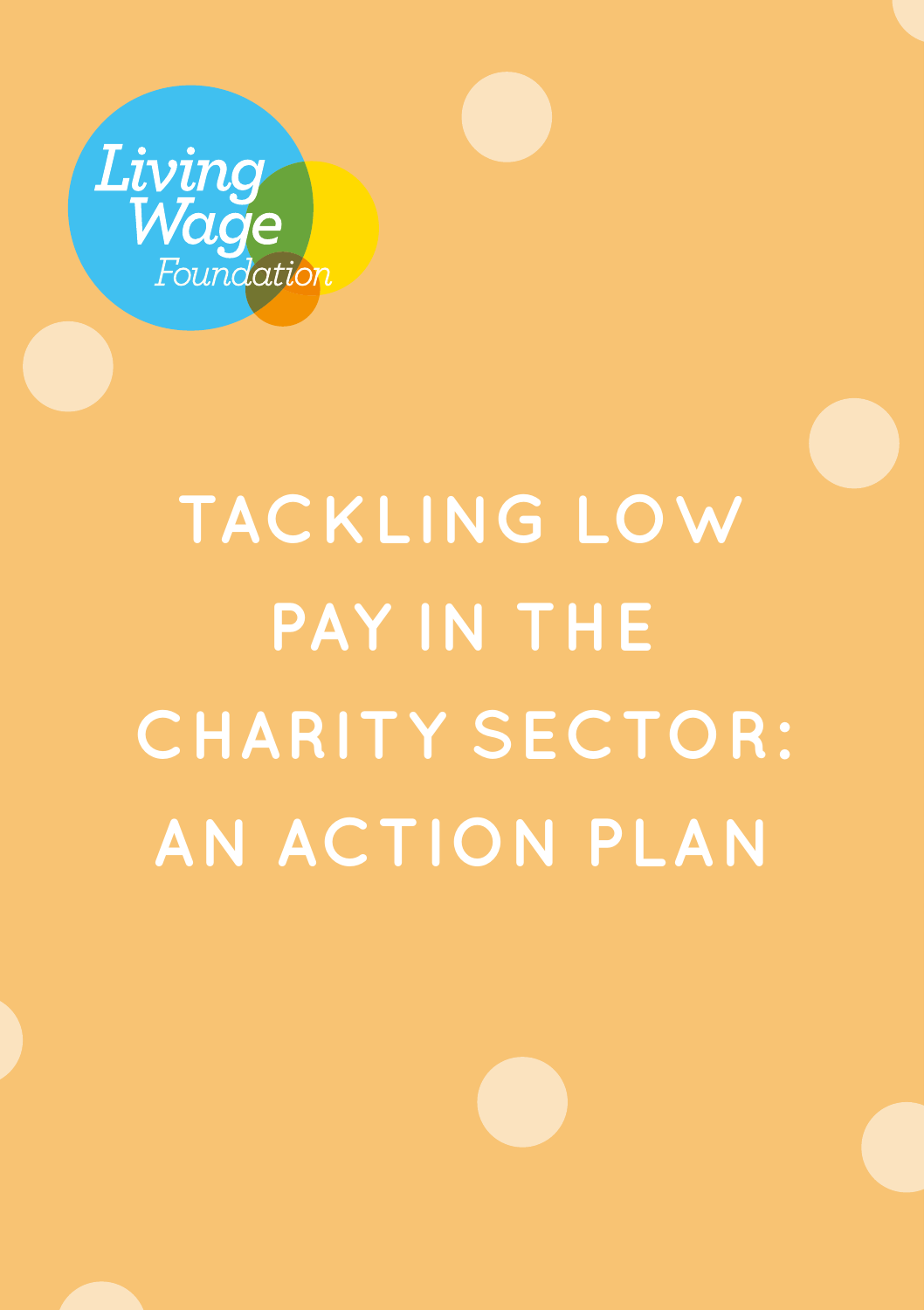### **INTRODUCTION**

In November 2017 the Living Wage Foundation – in partnership with a group of twelve major funders, NCVO and Cardiff Business School – published a report into [Low Pay in the Charity](https://www.livingwage.org.uk/sites/default/files/Living-Wage-Report.pdf)  [Sector](https://www.livingwage.org.uk/sites/default/files/Living-Wage-Report.pdf). The report found that over a quarter (26%) of charity workers are paid below the real Living Wage - a higher percentage than the average across all sectors in the UK workforce (22%). Women, young people and people from Black, Asian, Minority Ethnic and Refugee backgrounds are disproportionately affected by low pay in the sector.

Nearly 900,000 people work for the charity sector in the UK (NCVO, 2018). This includes thousands of people working for non-profit providers of childcare, social care, women's refuges and more, who deliver vital contact and services to some of the most vulnerable people in our society. The prevalence of low pay in the sector reflects the value that society places on this work. It is driven by a specific set of practices by government funding bodies, trusts, foundations and other funders that make it difficult for charities to cover core costs and provide a decent wage that meets the basic cost of living for their staff.

A group of 35 'Living Wage Friendly Funders' are trying to do things differently by supporting charities to ensure their employees and subcontracted staff earn a real Living Wage, not just the government minimum.

This approach not only enables charity workers to have a decent standard of living, but can also lead to improvements in staff engagement, performance and service standards.

Of the non-profit organisations that have committed to pay staff a real Living Wage:

- 90% say it has had organisational benefits;
- 82% report improvement in organisational reputation;
- 49% report higher levels of staff motivation;
- 45% say their ability to recruit has improved; and
- 45% report better relationships between staff and managers.

Upon publication of the report, we were tasked by the Living Wage Friendly Funders to have wider conversations with charities, umbrella bodies, trade unions, funders, and – crucially – workers, to identify the barriers to tackling low pay in the charity sector and share their ideas on what can be done to ensure charity workers earn a wage they can live on. We are grateful to everyone who has shared their ideas and experience with us, from all parts of the sector and those who work for charities of all different shapes and sizes.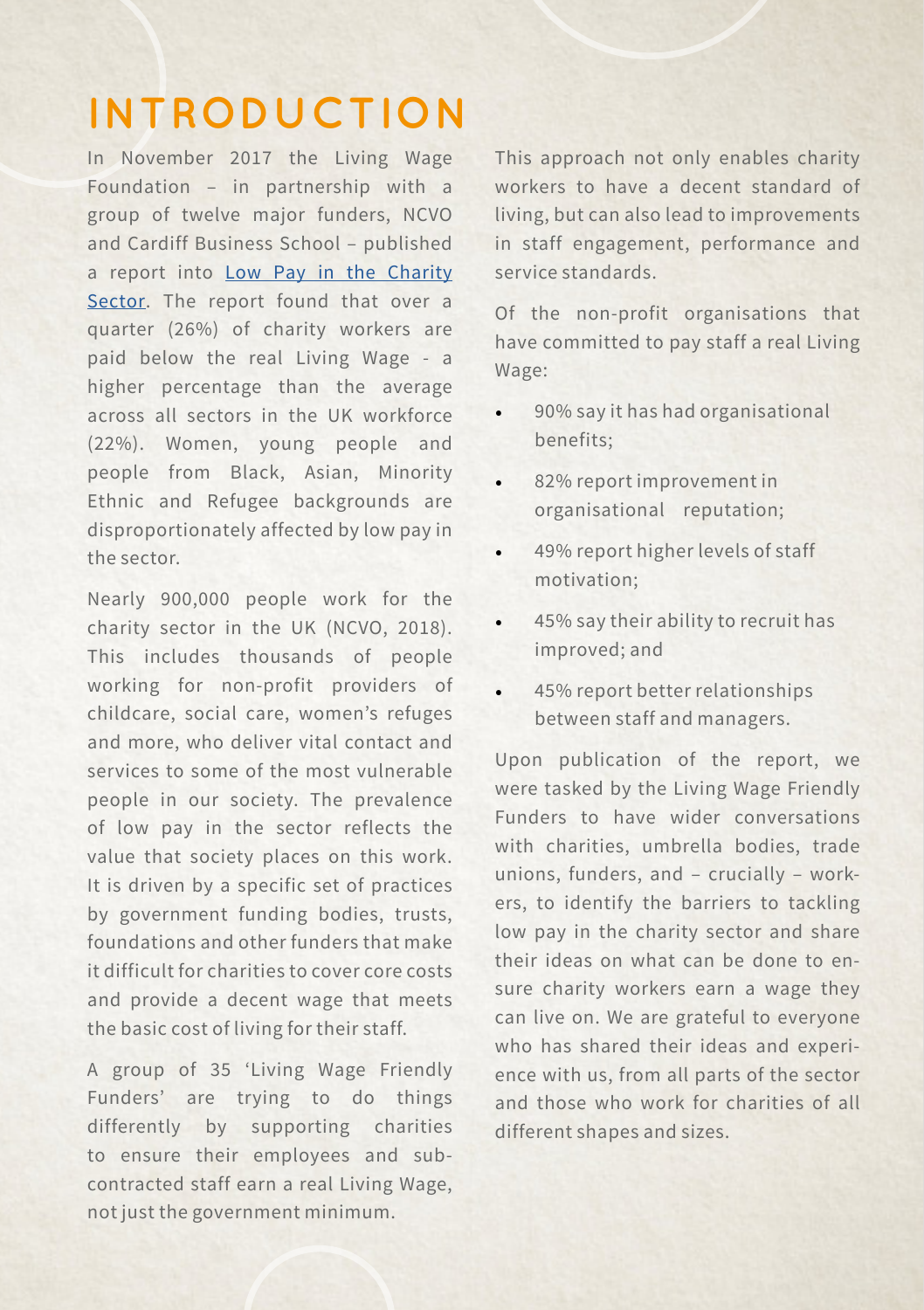### **BARRIERS TO PAYING THE REAL LIVING WAGE IN THE CHARITY SECTOR**

Following on from the Low Pay in the Charity Sector report, we sought to explore the barriers and opportunities for charities paying the Living Wage. In January 2018, we ran a survey seeking input from across the sector, and received 300 responses (80% of which were from charity workers), which we analysed to identify key barriers and solutions. To develop this, we also held a stakeholder engagement session with charity umbrella bodies, funders, commissioners and trade union representatives.

The two most common barriers to paying the Living Wage that were reported were:

The impact of Government cuts on the sector, leading to intense competition for funding. This has contributed to a 'race to the bottom' environment, causing organisations to squeeze staff wages, in an environment in which Government contracts are generally given to the provider that has provided the cheapest quote. Respondents also reported feeling pressure to deliver grant-funded projects at the lowest possible cost, reporting that funding based on project outcomes can lead to staff wages (including ongoing cost of living increases) being deprioritised. In this context, charities reported feeling that staff wages and other core costs were deprioritised; with staff wages seen only as a cost, rather than as an investment in recruiting and retaining a skilled and committed workforce.

A lack of awareness of the real Living Wage, combined with a public perception that charity work should be voluntary or low paid. Many survey respondents reported feeling that there is a general lack of status attached to charity work, and a public perception that donor money should go to beneficiaries and not to charity workers, perhaps driven partly by press coverage of high pay at senior levels in the charity sector.

The Action Plan below considers these two barriers, with suggestions about who can help challenge this, and how.

**2.**

**1.**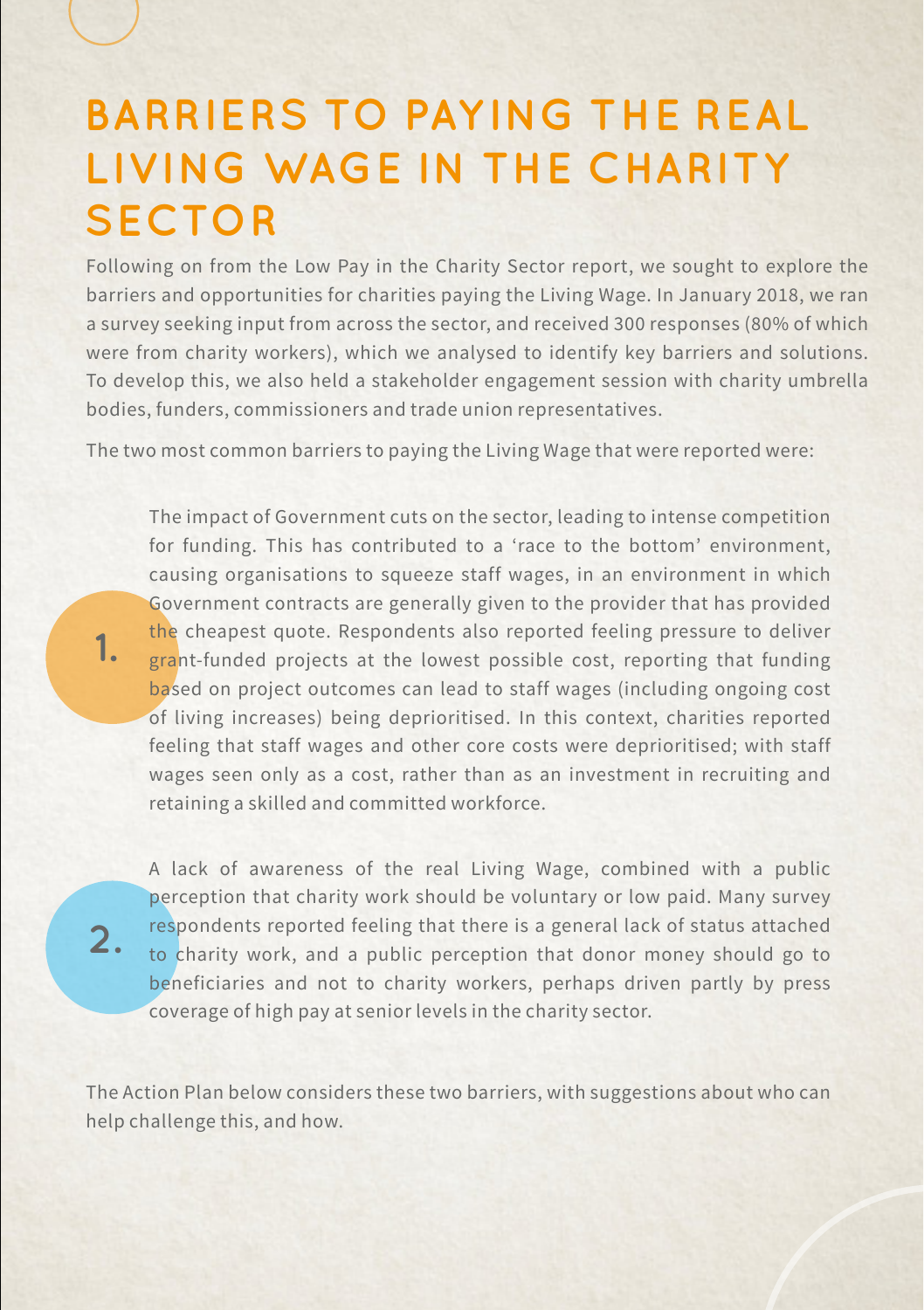# **1. TACKLING THE RACE TO THE BOTTOM**

**a. Government commissioning bodies should procure services based on the Living Wage as a minimum for delivery staff, by giving favourable 'weighting' to Living Wage bids as part of the procurement process.** 

Commissioners have an important role as champions and should call for public services to be commissioned at the real Living Wage rate, using the Social Value Act as the legislative framework for doing so. Living Wage accredited local authorities encourage the Living Wage through their procurement, by giving a weighting to providers that will pay staff the real Living Wage. The Scottish Government has published guidance on promoting the Living Wage in Procurement, [which can be](http://www.gov.scot/Publications/2015/10/2086)  [viewed here.](http://www.gov.scot/Publications/2015/10/2086) This guidance makes clear that the Scottish Government considers payment of the Living Wage to be a signal of the bidding organisation's commitment to its workforce and to the broader fair work agenda.

**Action Point:** Commissioners can [contact the Living Wage Foundation](https://www.livingwage.org.uk/contact-us) for guidance on how to promote the real Living Wage through procurement processes. The Living Wage Foundation can run information events exploring barriers in particularly challenging sectors (such as social care) and provide materials and best practice guidance.

### CASE STUDY: ERIC'S STORY

"I'm a support worker, working with adults with learning disabilities and mental health disorders. I've always worked in social care and I'm skilled at this work. A lot of my colleagues are in debt and we can't save at all, either for the future or for emergencies. The job is very demanding and having extra money to spare helps you to afford to de-stress and have space in your head. Not everybody can do this

job. Of course, there's training, but that's not enough. You also need the right mindset of common sense and resilience. Some people I work with have looked for jobs in a supermarket that paid more for less hassle. The Living Wage would make it easier to attract and keep the best and most suitable workers to this role. We offer quality support to the most vulnerable members of our society."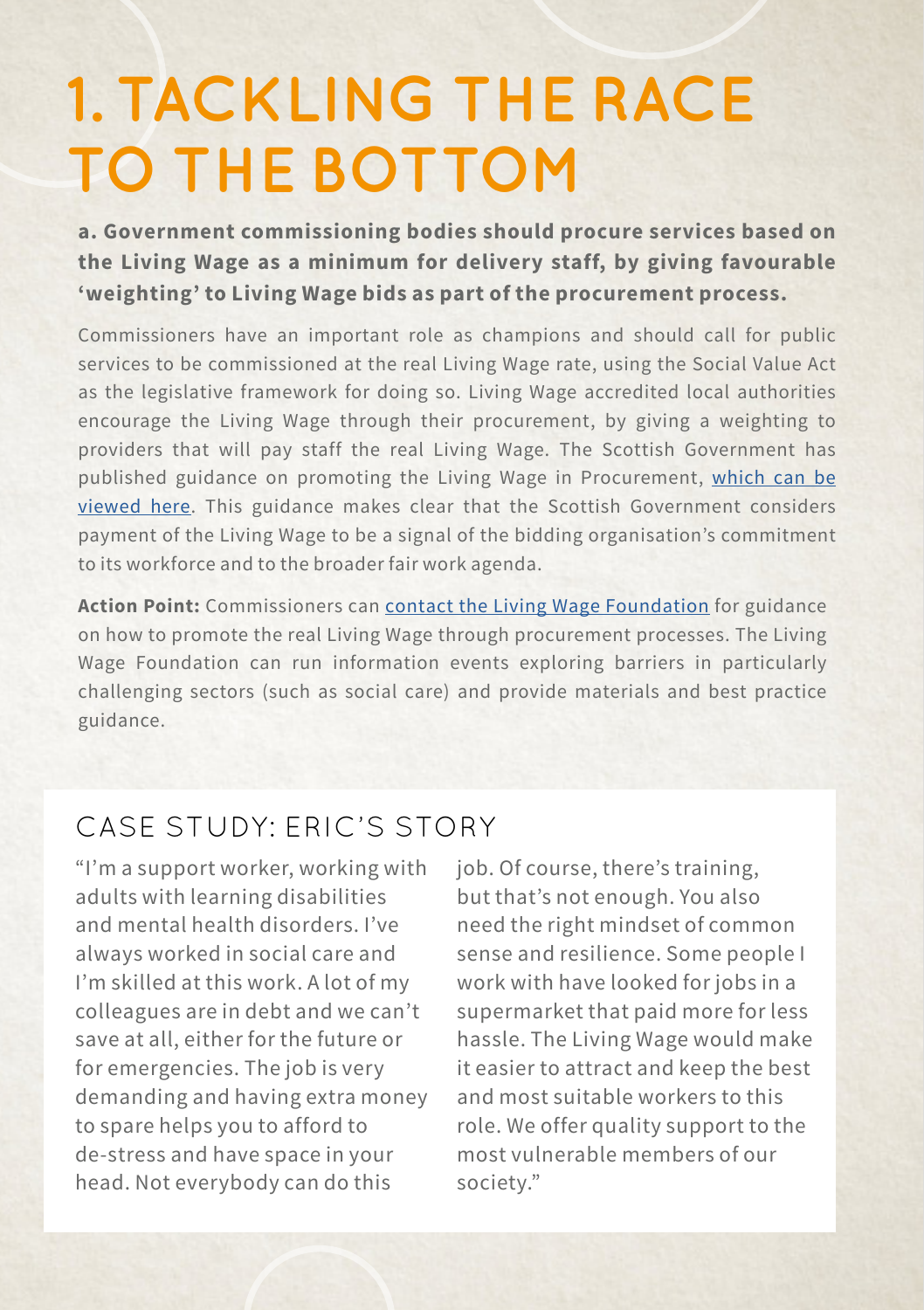**b. Grant-makers should become 'Living Wage Friendly Funders', championing fair pay and ensuring that charities are able to pay the real Living Wage on funded projects.** 

Trusts, foundations, high net-worth individuals and other funders can ensure appropriate financial support for funded charities to pay the Living Wage, including forecasting cost of living increases based on inflation and Living Wage increases to incorporate wage increases into budgets at the outset of funding.

**Action Point:** Funders that are not yet 'Living Wage Friendly' can [download our](https://www.livingwage.org.uk/sites/default/files/Living%20Wage%20Friendly%20Funders.pdf)  [guide](https://www.livingwage.org.uk/sites/default/files/Living%20Wage%20Friendly%20Funders.pdf) to joining the scheme, and [register as a Living Wage Friendly Funder online](https://www.livingwage.org.uk/how-become-friendly-funder). Funders should make it clear in their criteria that, when applying for funding, charities are welcome to budget any salaries in line with real Living Wage rates. Funders may like to encourage applicants to factor in overheads as well as the cost of project delivery, using a full cost recovery model, supporting essential costs outside of programmes (some example guidance from the Big Lottery Fund can be found [here\)](http://webarchive.nationalarchives.gov.uk/20171011160656/https:/www.biglotteryfund.org.uk/funding/funding-guidance/applying-for-funding/full-cost-recovery).

**Action Point:** Existing Living Wage Friendly Funders should promote the impact of living wage grant-making and the benefit of working towards this.

**Action Point:** Charities may like to encourage their funders to look into the Living Wage Friendly Funder scheme, in order to implement the Living Wage through programme funding. The Living Wage Foundation can meet with them to discuss the benefits of the Living Wage in the charity sector, and explore how they could join the movement.

#### CASE STUDY: ISLINGTON COUNCIL

The London Borough of Islington its procurement policy. As a result, procures half a billion pounds of it has won the Living Wage not only goods and services every year from for all its own employees but also the private and voluntary sectors. for 98 per cent – and counting – of its It uses its substantial buying contractors, including five hundred power to secure social value in homecare staff. The council insists the marketplace, for example by that charities which receive funding generating apprenticeships and by from its core grants scheme pay rooting out practices like modern their own workers the Living Wage. It slavery and blacklisting. Recognising asks those who rent its commercial the dignity of work, the council has for five years now also hardwired payment of the real Living Wage into to pay the Living Wage too.

buildings to pay it. And it uses its pension fund to lobby FTSE 100 firms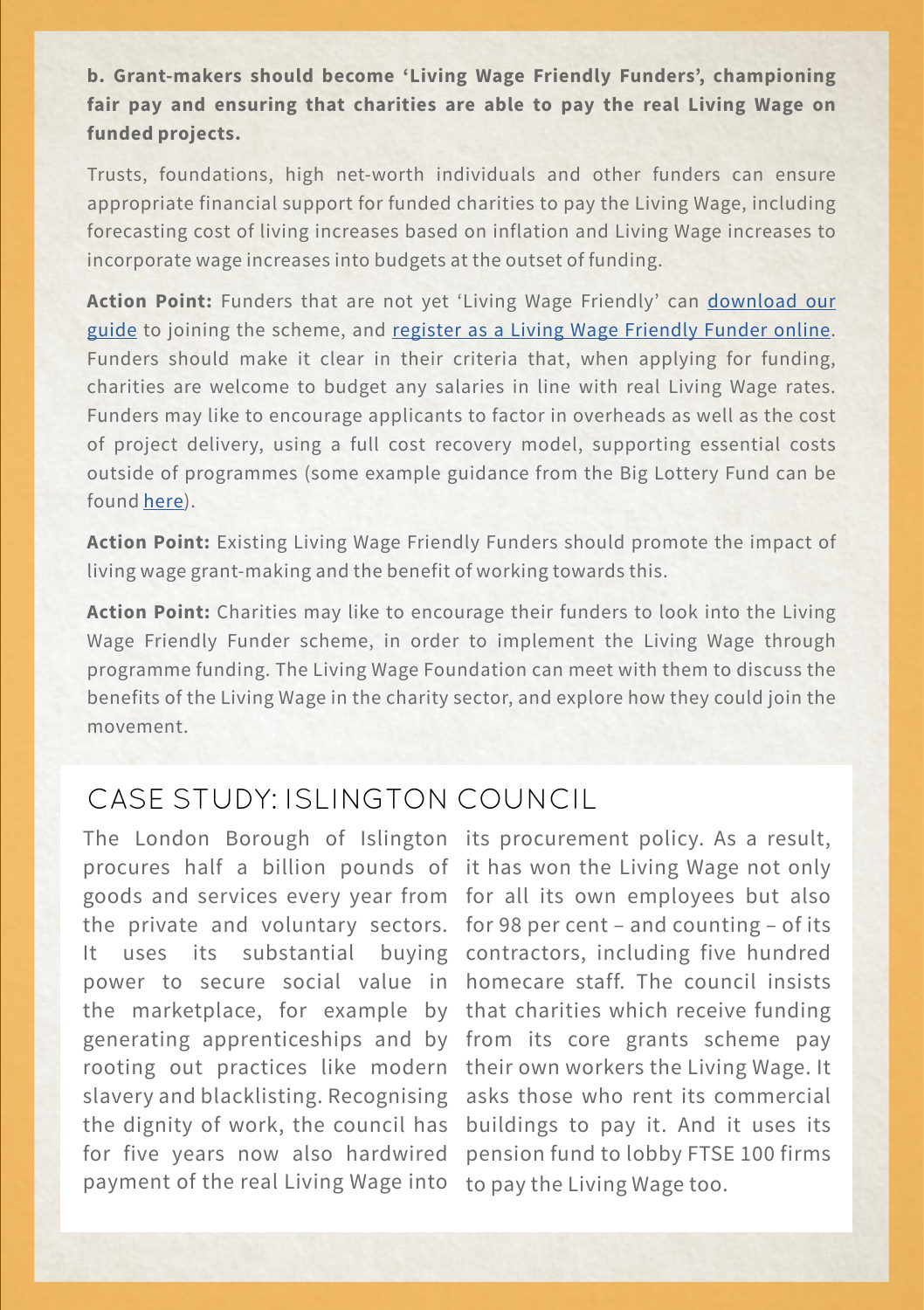# **2. RAISING AWARENESS OF THE REAL LIVING WAGE IN THE CHARITY SECTOR**

**a. Charities that are able to pay the Living Wage should proudly champion their Living Wage leadership.**

**Action point:** Living Wage accredited charities should display the Living Wage badge on their digital channels, in recruitment materials and on their premises, and get involved in celebrating Living Wage Week – an annual week of public events each November to celebrate and promote the achievements of the Living Wage movement. To support this, charity employers can identify senior leaders to nominate as organisational champions for the Living Wage.

#### **b. Charity job sites and funder finder tools should raise awareness of the real Living Wage by creating filters, so that users can search for Living Wage funding and charity jobs that pay the Living Wage and above.**

**Action Point:** Organisations with job search functions tools can [contact the Living](https://www.livingwage.org.uk/contact-us) [Wage Foundation](https://www.livingwage.org.uk/contact-us) to discuss implementing a Living Wage filter, meaning that job searches can be limited to roles that are above the Living Wage. There are a range of other ways to support the Living Wage movement too; for example, the Guardian Jobs website allows Living Wage accredited employers to display their Living Wage accreditation badge when they post job opportunities. Recruitment companies can also [sign up with the Living Wage Foundation as a Recognised Service Provider,](https://www.livingwage.org.uk/become-recognised-service-provider) promoting the real Living Wage to clients. Prospectus has already taken this step.

**Action Point:** Funder Finder tools such as Funding Central, Trustfunding and GRANTfinder should add a 'Living Wage Friendly Funder' filter, to track whether funders are Living Wage Friendly. This would enable those already in receipt of a Living Wage rate grant to search for continuation funding at the same rate. Organisations with funder finder tools can contact the Living Wage Foundation to discuss showcasing Living Wage Friendly funding through their platforms.

#### **c. Charity volunteers, donors and supporters should ask the charities that they support to become Living Wage accredited.**

**Action Point:** Individual supporters and donors can [use the Living Wage Foundation's](https://www.livingwage.org.uk/accredited-living-wage-employers) [website](https://www.livingwage.org.uk/accredited-living-wage-employers) to check whether charity employers that they support are Living Wage. If they are not yet Living Wage Employers, the Living Wage Foundation can help them to explore what the Living Wage would mean for their organisation. The Living Wage Foundation can provide a template for supporters to use.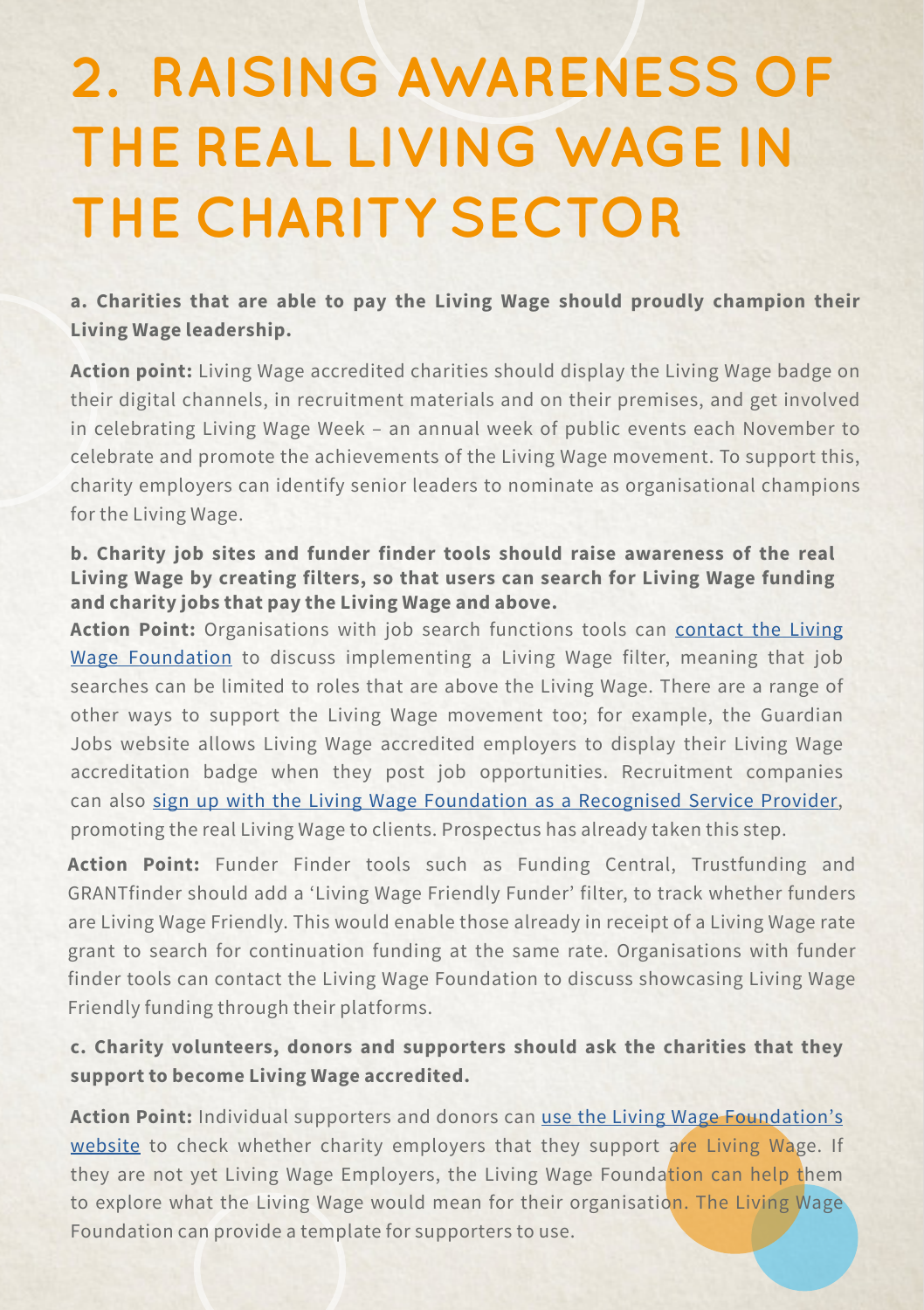#### CASE STUDY: PEOPLE'S HEALTH TRUST

People's Health Trust is one of have also noticed the beginnings of the founders of the Living Wage Friendly Funders scheme and first encouraged smaller organisations piloted paying the real Living Wage to grant-funded posts in 2013. They wanted posts they funded to be funding from other funders. paid the real Living Wage in order to support higher standards of living for charity sector employees and their families. Since becoming a Living Wage Friendly Funder, People's Health Trust have noted a number of benefits including the impact on individuals' lives. They

a shift in culture, as the scheme has they fund to feel more confident about requesting Living Wage

**d. Charity industry bodies and networks should support charities to go Living Wage and to share best practice.**

**Action Point:** Professional networks such as CIPD and Charity Finance Group should provide guidance and practical case studies, in partnership with the Living Wage Foundation, on how charities can go Living Wage. These networks can also invite Living Wage Foundation and/or Living Wage Employers to present to their members.

**Action Point:** Trade unions can support low paid employees in the sector and many provide advice on negotiating for higher wages. Employees can find out about [joining a](https://www.tuc.org.uk/join-union)  [trade union here.](https://www.tuc.org.uk/join-union)

**Action Point:** Trustee networks/recruiters can raise awareness about the Living Wage, encouraging trustees to promote the Living Wage as part of responsible governance. The Living Wage Foundation can provide tailored materials for charity trustees so that they are well informed and asking the right questions.

**Action Point:** In some of the most challenging sub-sectors of the charity sector (including social care and the arts) further research into the industry and transitioning into higher paid work is required. Organisations can partner with the Living Wage Foundation to run pilots working with employers and run events to explore barriers and share best practice.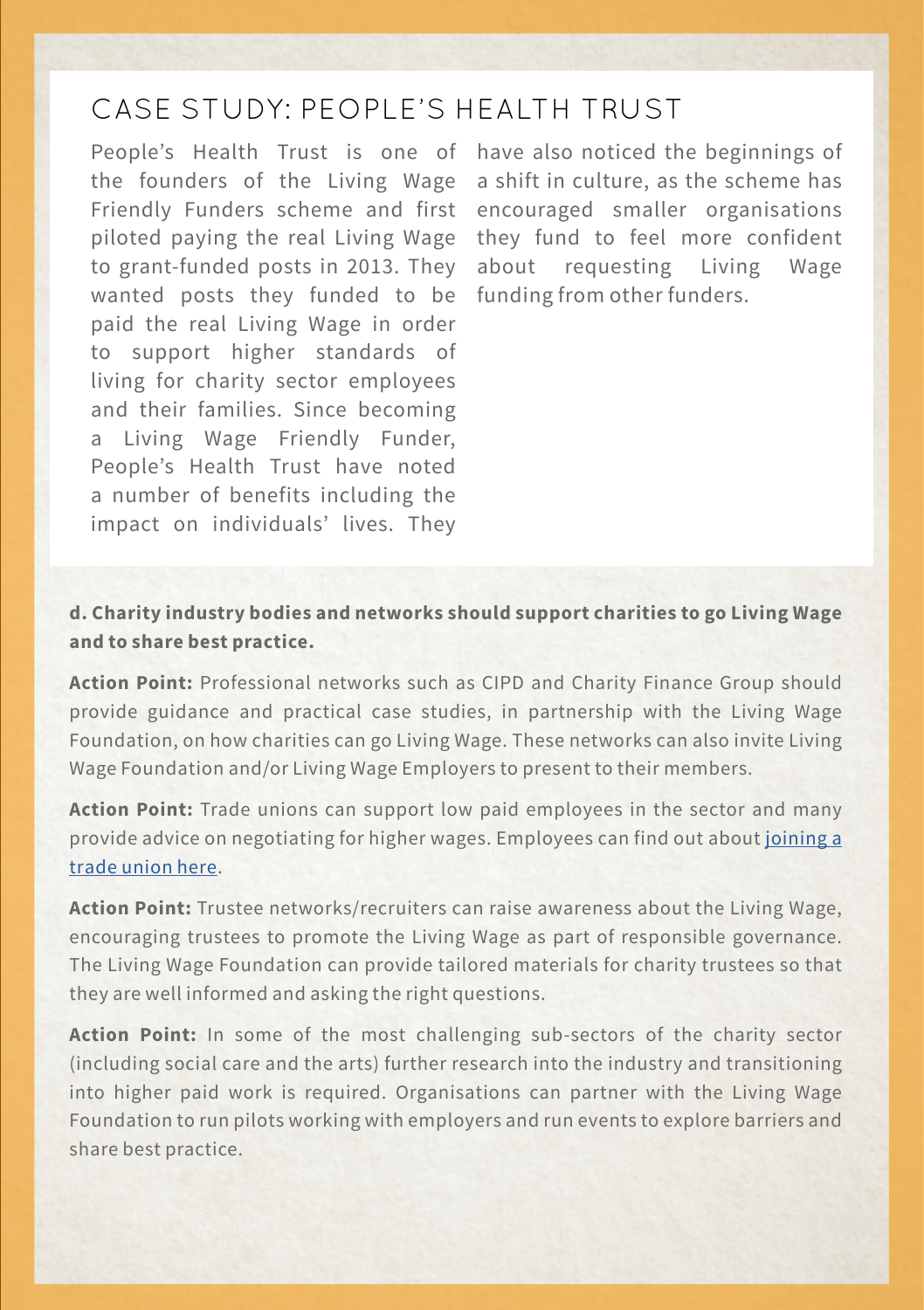## **THANK YOU**

We'd now like to ask you to pledge to do one thing to help promote the Living Wage in the charity sector, and encourage others to do the same. We're look forward to hearing how you'll be taking action to ensure that more charity workers can earn a wage that meets their cost of living. Please share your pledge on social media, using the hashtag #LivingWageAction.

#### **You may also like to:**

- • [Contact the Living Wage Foundation](https://www.livingwage.org.uk/contact-us)
- Connect with us on social media ([Twitter: @LivingWageUK](https://twitter.com/LivingWageUK) and [Facebook: LivingWageUK\)](https://www.facebook.com/LivingWageUK/)
- • [Join our mailing list](http://eepurl.com/duFN4D) for updates about the Living Wage in the charity sector
- [Register](https://www.livingwage.org.uk/become-a-living-wage-employer) to become a Living Wage Employer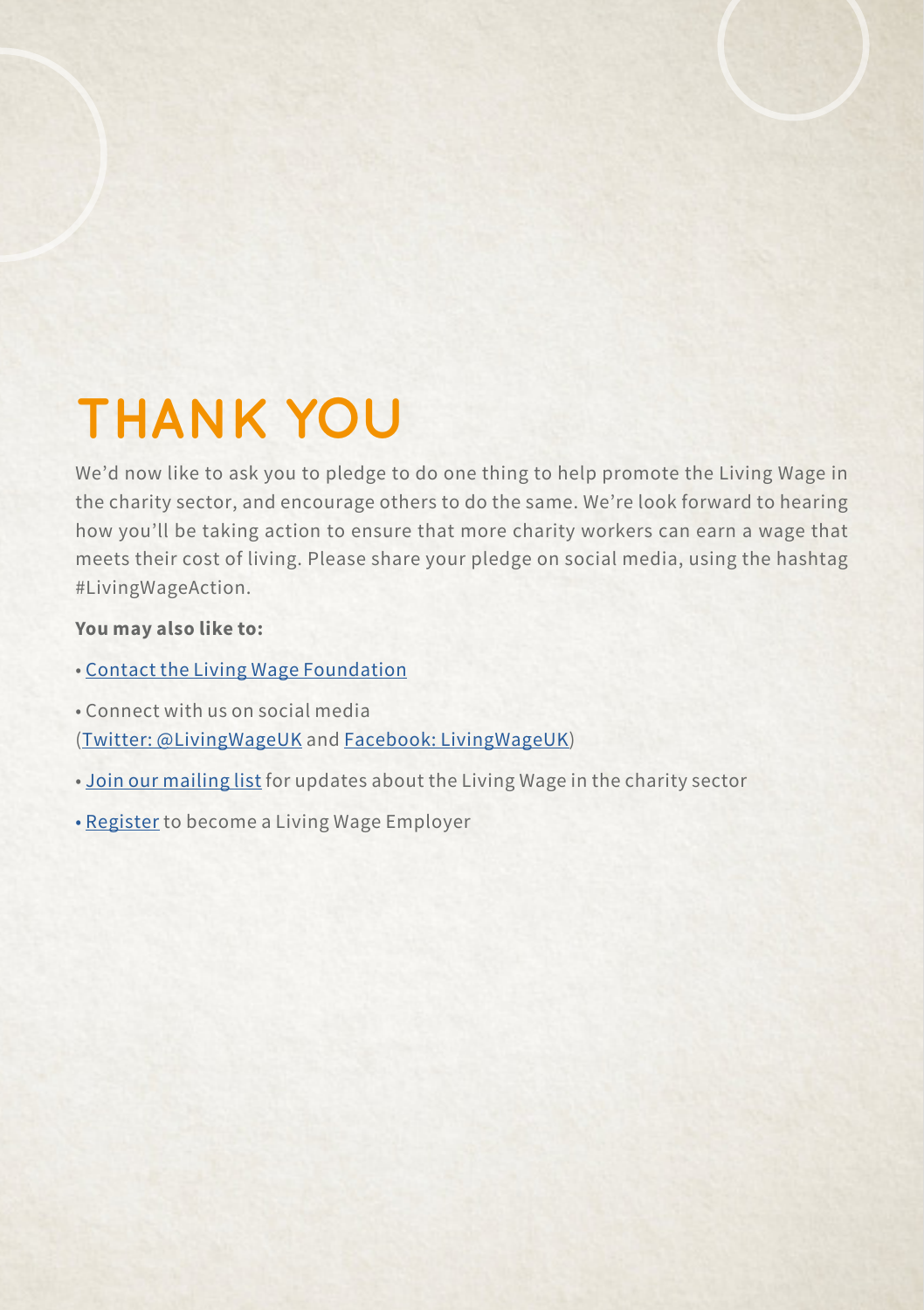#### **About the Living Wage movement**

The real Living Wage is the only wage rate calculated independently based on what people need meet the costs and pressures of their everyday lives. It provides a voluntary benchmark for employers who believe their staff deserve a fair day's pay for a hard day's work. It is higher than the government minimum, which takes into account other factors including average earnings and, for young people, affordability for employers.

As of mid-2018, more than 4,000 employers have committed to ensure their directly employed and regular (sub)contracted staff earn a real Living Wage.

The Living Wage Foundation is the organisation at the heart of the movement of organisations, businesses and individuals that campaign for a real Living Wage that is enough to live on. The Foundation promotes and celebrates employers that take a stand by committing to pay all employees the Living Wage through an accreditation scheme. It announces the real Living Wage rates annually, offers advice and support to help organisations to pay a real Living Wage, and facilitates networking and mentoring opportunities to encourage positive change.

The Foundation's Living Wage Friendly Funder scheme was established to tackle low pay in the voluntary and community sector by asking funders and commissioners to use their grant-making to support charities to pay the real Living Wage.

There are currently over 1,200 third sector accredited organisations in the Living Wage Foundation network, and 35 Living Wage Friendly Funders.

#### **How to become an accredited Living Wage Employer**

The first stage of becoming an accredited Living Wage Employer is to get in touch through the Living Wage Foundation website. To become an accredited Living Wage Employer, organisations need to pay all their directly employed staff a Living Wage, and have a 'Phased Implementation' plan in place to extend that to regular, onsite subcontracted staff (such as cleaners) as well. Phased Implementation can be done on a rolling basis as contracts come up for renewal and for longer contracts where there are opportunities around break clauses. We expect the bulk of your contracts to move onto the Living Wage within two to three years.

There are a range of different approaches to putting the Living Wage in place, and the Living Wage Foundation and other sector bodies can help charities to scope out the best approach. When scoping accreditation, charities should create a working group including staff with HR responsibilities and those that oversee supply chains. Where possible, charities can set an ambition to become an accredited Living Wage Employer and start conversations internally to move towards that goal, appreciating that this may take time to achieve and may require working with funders and commissioners to plan in changes. There are a range of toolkits, business benefits information and case studies available on the Living Wage Foundation website.